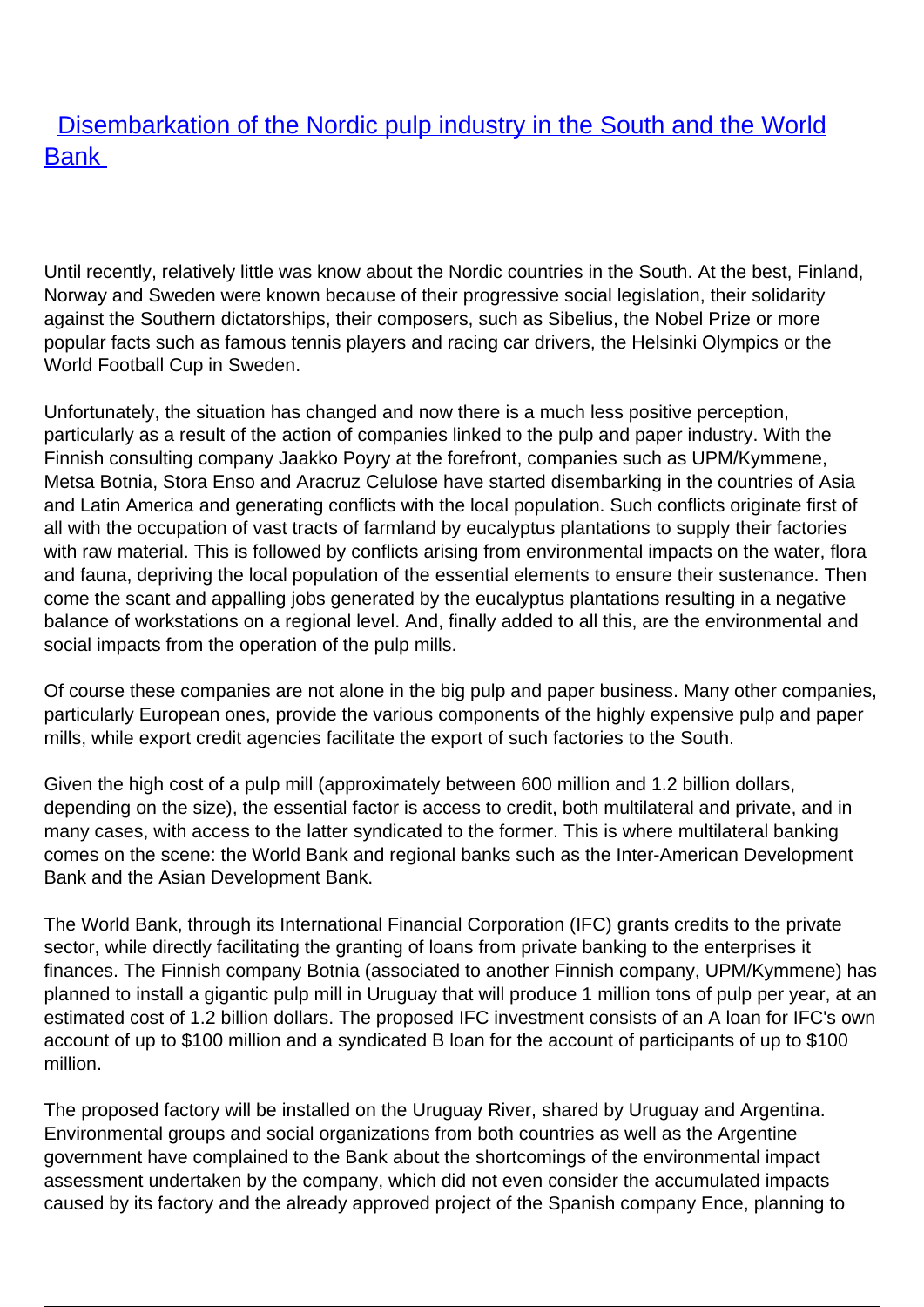produce 500,000 tons in the same area.

To face these complaints, IFC hired the Japanese consulting firm Pacific Consultants International to carry out additional studies. The issue also gave rise to a trip to Uruguay by the Compliance Advisor Ombudsman (CAO), Meg Taylor, who incorporated many of the criticisms made by civil society in her report, both concerning the pulp mills and regarding the associated eucalyptus plantations.

The consulting firm's report was made public on 19 December. More than a report it resembled a complete treatise on all the falsehoods repeated by the pulp and paper industry (we recommend all our readers to read it). From the first page of the report it is possible to guess the conclusion as it states that "both companies are leading producers in their sector, both technologically and in terms of their corporate and social values, policies and approaches." The sole fact that the report affirms that in Spain Ence is leader in its values policies and social approaches shows its total lack of critical vision on the issue, given that the history of this company includes environmental destruction, criminal acts and the social rejection of its activities.

Just as a sample of the report's complete lack of seriousness, we highlight its affirmation regarding plantations: "The development of plantations in the region is a positive factor as the plantations provide an improved habitat structure with more niches for a wider variety of flora and fauna, thus increasing biodiversity over the current grazing land conditions… As a result, biodiversity is enhanced by these projects, not decreased." Even the most ardent defenders of monoculture tree plantations have never dared to make such an affirmation.

Also as a sample is the part of the report referring to dioxins. The report affirms that "ECF bleaching… has the advantage of essentially eliminating dioxin and furan production" adding that "full replacement of elemental chlorine by chlorine dioxide results in the decrease of dioxins and furans in the effluent to undetectable levels." That is to say, dioxins and furans are effectively generated. The "detectable" level will obviously depend on the scale of the operation. In this case we are considering two enterprises of an accumulated scale that will place them among the greatest in the world, but nevertheless, the report rejects the possibility of "detecting" dioxins and furans. Furthermore, the report chooses to ignore the existence of recent studies carried out in Sweden proving that ECF pulp mills have increased the dioxin levels in the Baltic Sea.

In relation to the above, it is interesting to see what the World Bank Guidelines say on the subject: "The use of elemental chlorine for bleaching is not recommended. Only ECF processes are acceptable, and, from an environmental perspective, TCF processes are preferred.". From this it may be inferred that, from an environmental perspective, the ECF process does have impacts. However, the report does not mention them nor does the Bank say anything to the consulting firm.

In spite of the report's clear lack of objectiveness and its bias in favour of the companies, the Bank accepted it as "its" report although it maintains that it is a draft for consultation. The reaction of local environmentalists was immediate, through a communiqué that ended by stating that "summing up, given its lack of seriousness, this report does not constitute a credible basis for IFC to take decisions regarding the granting of loans requested by the companies and even less so for a consultation of Uruguayan and Argentine citizens.

As always, it seems that the World Bank's processes for consultation and participation are a mere formality to approve projects that have been approved in advance. In spite of the fact that we have had this experience several times already (in particular during the consultation process on the revision of the Bank's forestry policy), we still have the remote hope that we are wrong and that – as